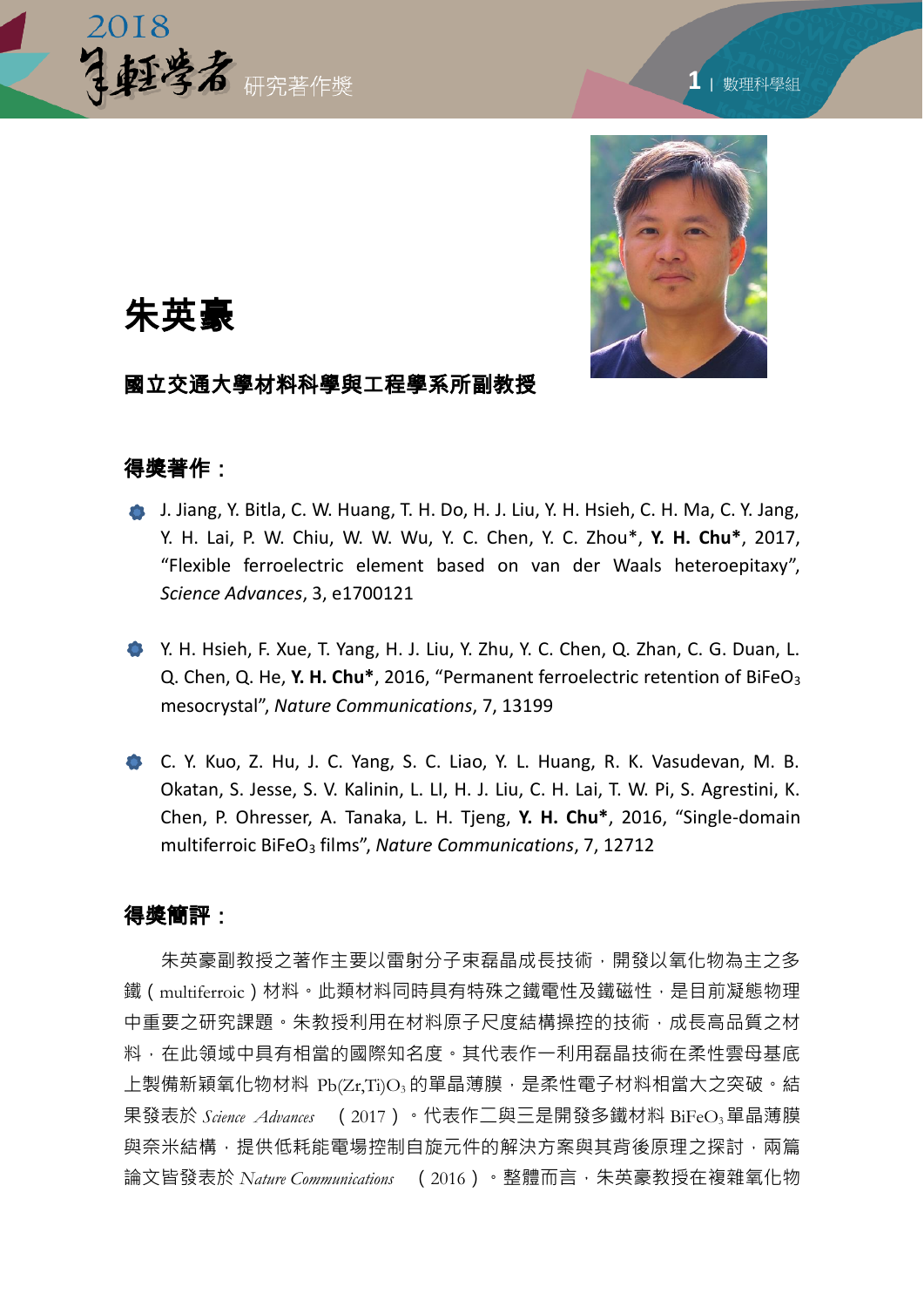



材料磊晶成長之研究成果,在臺灣材料學界的年輕學者中表現相當傑出,並在國際 上受到高度肯定。

# 得獎人簡歷:

 Professor Ying-Hao Chu received his PhD in the Department of Materials Science & Engineering from National Tsing-Hua University in 2004. Then, he joined University of California, Berkeley as a postdoc. In 2008, he acquired an assistant professorship in the Department of Materials Science & Engineering at National Chiao Tung University. In 2013-2017 he had an adjunct position in the Institute of Physics, Academia Sinica. In 2014 he started an adjunct position in the Department of Electrophysics, National Chiao Tung University. In 2016, he started the adjunct positions in the Material and Chemical Research Laboratories, Industrial Technology Research Institute and the International College of Semiconductor Technology at National Chiao Tung University. His research is highly focused on complex functional oxides and strongly correlated electron systems. He has extensive experience in the use of advanced characterization techniques to understand and manipulate functional oxide heterostructures, nanostructures, and interfaces. His current goal is try to create a pathway to use high quality oxide heteroepitaxy for soft technology. Now, he is a pioneer with the most publication along this research direction. He has published more than 260 papers (Web of Science: >13000 citations, h-index=54; Google Scholar: >17000 citations, h-index=62) in academic journals. He is the winners of Outstanding Research Award of Ministry of Science and Technology of Taiwan (2017), Futuristic Breakthrough Technology Award (2017), Young Researcher Award of the Physical Society of Taiwan (2017), Wu Ta-You Award (2017), Young Researcher Award of the Materials Research Society Taiwan (2016), Young Researcher Award of the Taiwan Vacuum Society (2016), and Y. Z. Hsu scientific paper award in Nanotechnology (2015). His name is listed as one of Thomson Reuters Highly Cited Researchers in Materials Science (2014 & 2016).

## 得獎著作簡介:

Lattice, charge, orbital, and spin degrees of freedom in condensed matter determine the fundamental functional properties of materials, and the control of these degrees of freedom makes up the cornerstone of modern electronic devices. However, in the diligent pursuit of low-power-consumption, multifunctional, and environmentally friendly electronics, more sophisticated control of these degrees of freedom in new functional materials by external stimuli is desired. Multiferroics have recently provoked great scientific interest because those materials exhibit fascinating coexistence of and coupling between different order parameters and possess the potential to modulate one through another. Prof. Chu is a well-known expert on multiferroic materials. In recent years, several breakthroughs have been made by his group: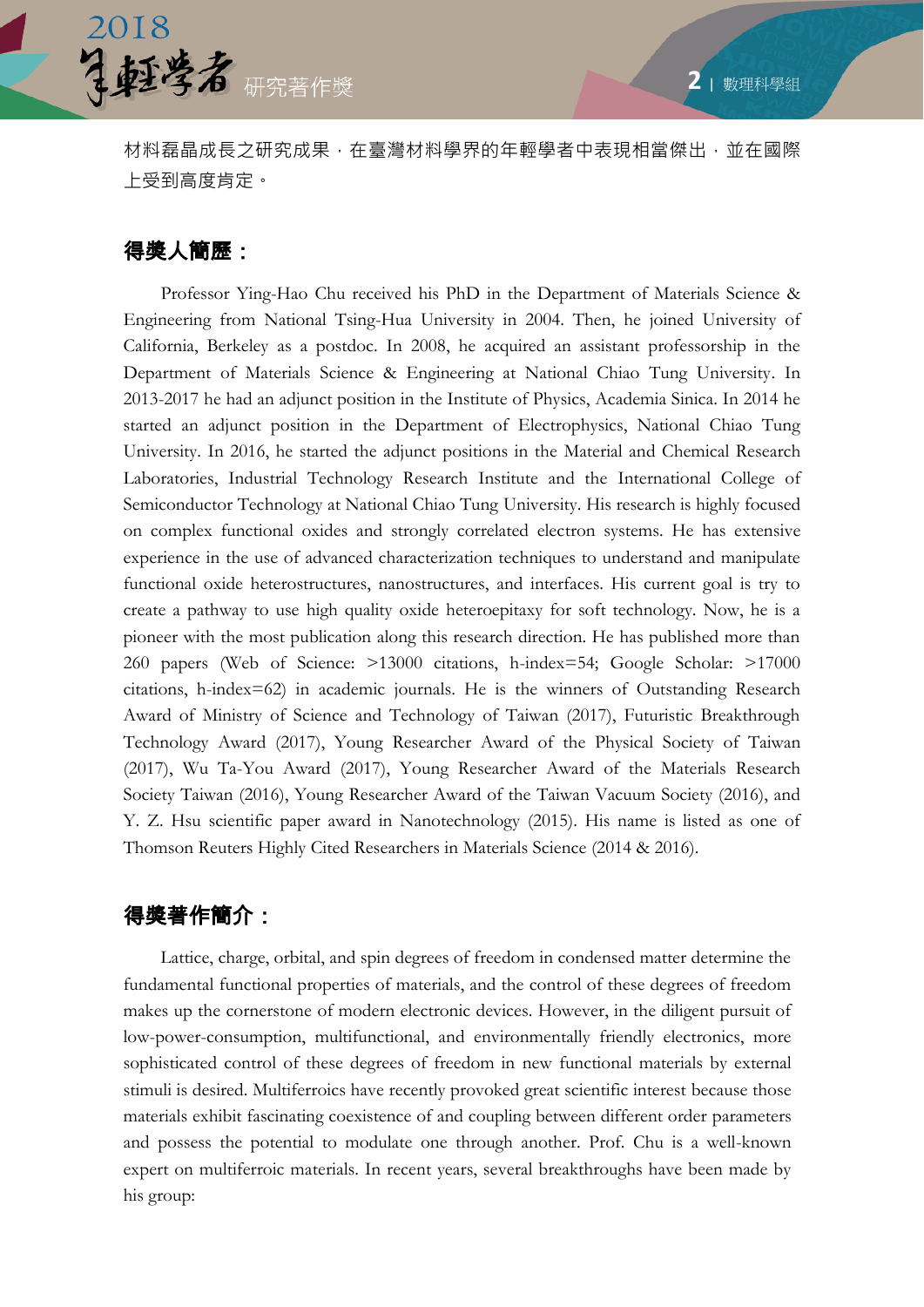

1. "Flexible ferroelectric element based on van der Waals heteroepitaxy", *Sci. Adv.* 3, e1700121 (2017).

Flexible electronics is one such attribute that has attracted long-standing attention in today's energy-conscious world owing to their advantages of excellent portability, bendability, being lightweight and human-friendly interfaces. Perovskite lead zirconium titanate [Pb(Zr,Ti)O3] having large ferroelectric polarization, fast polarization switching, high Curie temperature, and low coercive field. However, the integration of superior device performance of the single crystalline PZT with the current conventional flexible substrates is severely impeded by its lack of high-temperature growth. In this study, a direct fabrication of epitaxial  $Pb(Zr,Ti)O<sub>3</sub>$  on flexible mica substrate via van der Waals epitaxy was demonstrated. These single-crystalline flexible ferroelectric  $Pb(Zr,Ti)O<sub>3</sub>$  films not only retain their performance, reliability, and thermal stability comparable to those on rigid counterparts in tests of nonvolatile memory elements but also exhibit remarkable mechanical properties with robust operation in bent states and cycling tests. This study marks the technological advancement toward realizing much-awaited flexible yet single-crystalline nonvolatile electronic devices.

2. "Permanent ferroelectric retention of BiFeO<sub>3</sub> mesocrystal", *Nature Commun.* 7, 13199 (2016).

Non-volatile electronic devices based on magnetoelectric multiferroics have triggered new possibilities of outperforming conventional devices for applications. However, ferroelectric reliability issues must be solved prior to the realization of practical devices. In this study, everlasting ferroelectric retention in the heteroepitaxially constrained multiferroic mesocrystal was reported, suggesting a new approach to overcome the failure of ferroelectric retention. These results suggest that the approach of improving the ferroelectric retention by clamping the crystal structure is practical. The permanent ferroelectric retention of the strain-confined  $B$ iFeO<sub>3</sub> mesocrystal presents a great leap toward realizing the non-volatile multiferroic devices.

3. "Single-domain multiferroic BiFeO<sup>3</sup> films", *Nature Commun.* 7, 12712 (2016).

The strong coupling between antiferromagnetism and ferroelectricity found in  $BiFeO<sub>3</sub>$ generates high expectations for the design and development of technological devices with novel functionalities. However, the multi-domain nature of the material tends to nullify the properties of interest and complicates the thorough understanding of the mechanisms. Here we report the realization of  $BiFeO<sub>3</sub>$  in thin film form with single-domain behaviour in both its magnetism and ferroelectricity. The key ingredient of this study is to give the BFO film an in-plane anisotropic strain. Furthermore, by fabricating a Co/BiFeO<sub>3</sub> heterostructure, we demonstrate that the ferromagnetic moment of the Co film does couple directly to the canted moment of  $BiFeO<sub>3</sub>$ . The realization of the single-domain multiferroic BiFeO<sub>3</sub> thin films provides insights into the fundamental interactions of BiFeO<sub>3</sub> and opens a promising path for engineering novel functional devices.